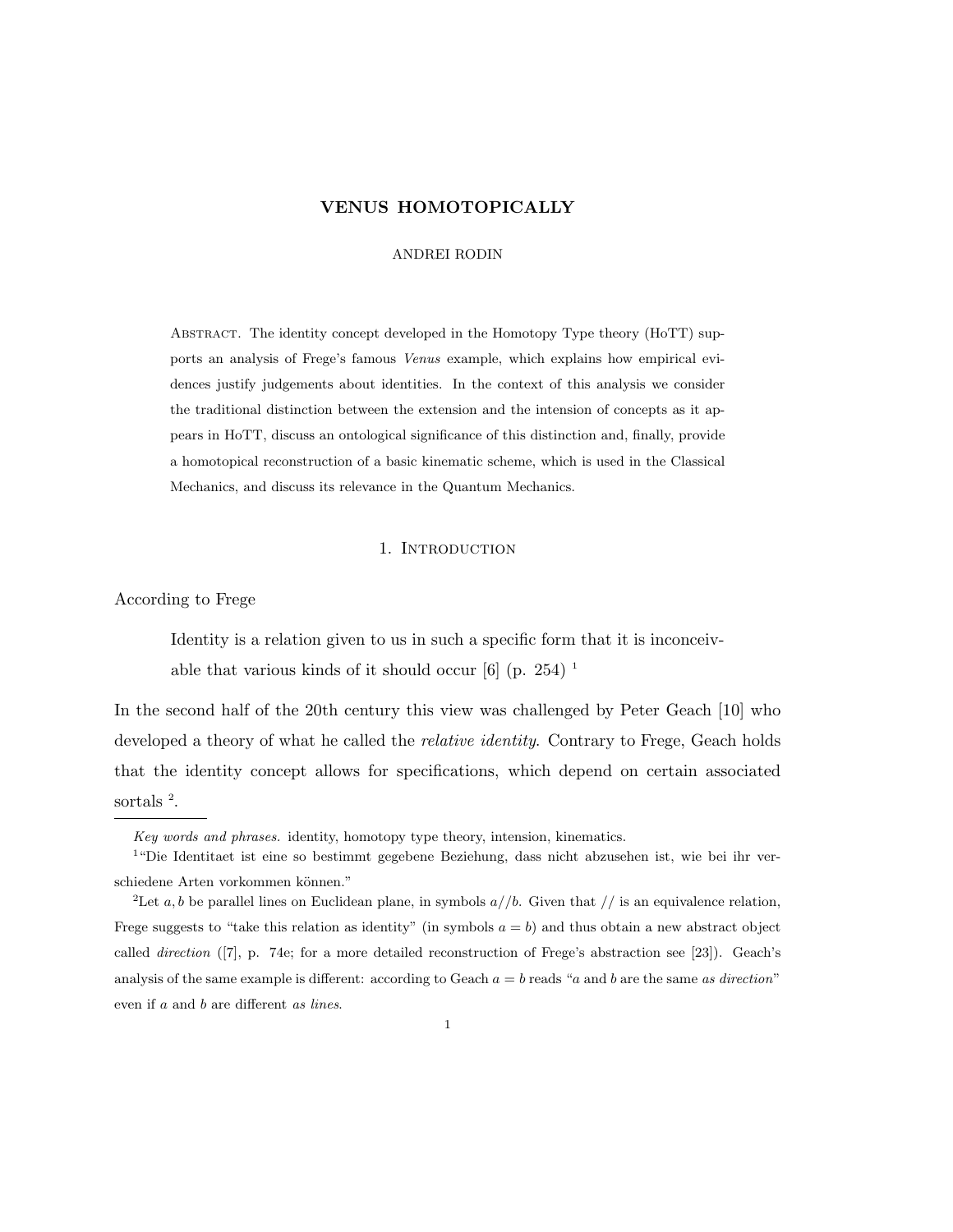Geach's unorthodox view on identity has been never developed into an independent formal logical system and remain today rather marginal [2]. However the idea that, contrary to Frege's view, the identity concept can and should be diversified more recently reappeared in a different form in Martin-Löf's Constructive Type theory (MLTT)  $[14]$  and in the yet more recent geometrical interpretation of MLTT called Homotopy Type theory (HoTT) [16]. Unlike Geach's original proposal, which has hardly had any influence outside the philosophical logic, HoTT is a piece of new interesting mathematics and mathematical logic closely relevant to Computer Sciences.

The aim of this paper is to analyze some of Frege's ideas about identity in terms of the identity concept as it appears in MLTT and HoTT. In this way I hope to make the technical MLTT-HoTT identity concept more philosophically meaningful and more open to its possible applications in science.

The rest of the paper is organized as follows. In the next Section I present Frege's Venus example and overview its analysis by the author. In the following three Sections I introduce a basic fragment of MLTT and HoTT and discuss the difference between extensional and intensional versions of these theories. Then I present a reconstruction of Frege's Venus with HoTT and discuss in this context an ontological impact of the distinction between extensions and intensions. Finally, I extend my reconstruction of Venus to what I call the Basic Kinematic Scheme used in the Classical Mechanics and briefly discuss a possible relevance of this homotopical reconstruction in the Quantum Mechanics.

# 2. How identity statements are known?

Some identity statements are trivial and non-informative while some other are highly informative and in some cases very hard to prove. For example " $2 = 2$ " (in words "two is two") is trivial, "2 is the only even prime number" is somewhat more informative but easy (since it follows immediately from the definitions of "even" and "prime"), while "2 is the biggest power *n* such that the equation  $x^n + y^n = z^n$  has a solution in natural numbers"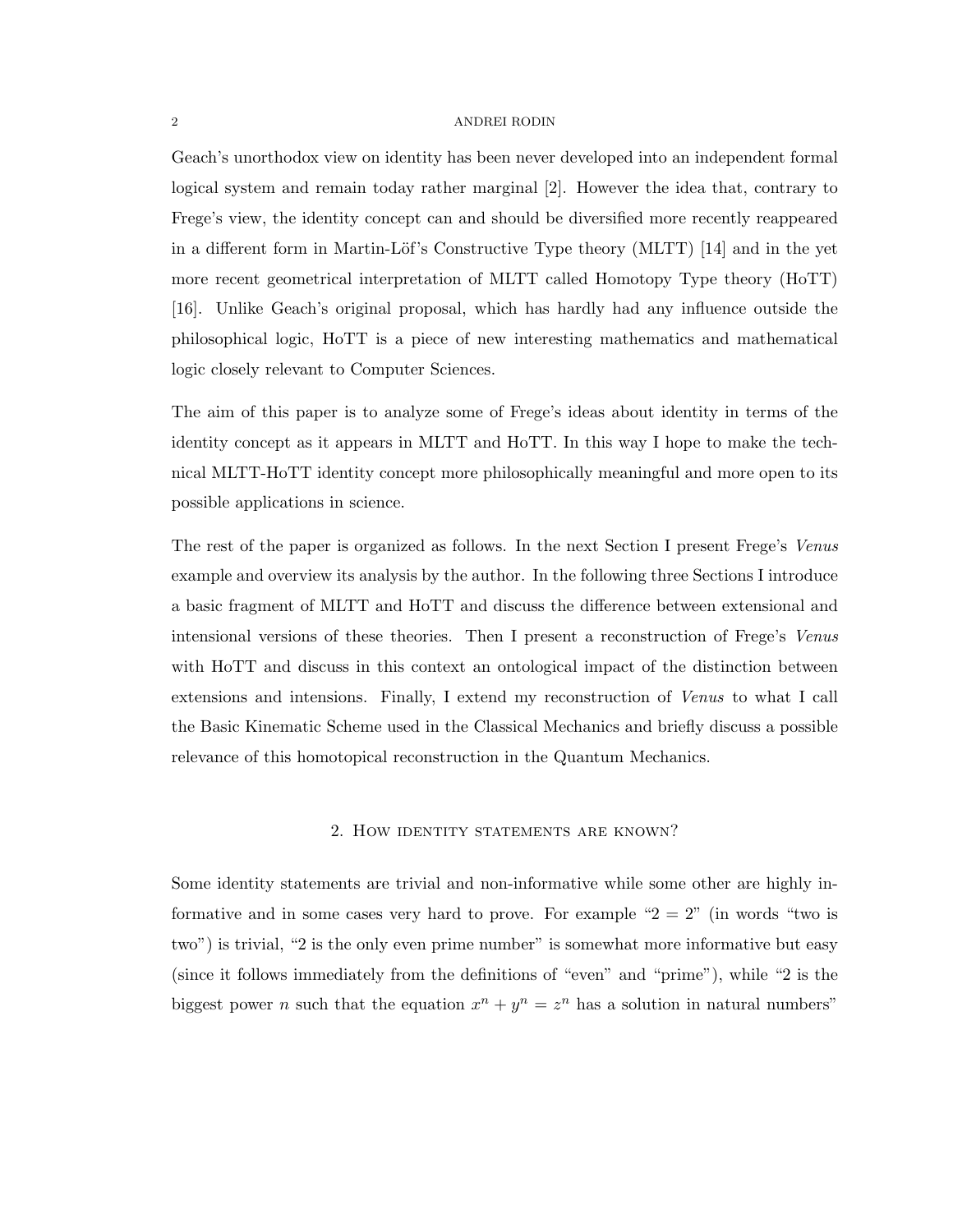is both informative and highly non-trivial (it is a famous theorem conjectured by Pièrre Fermat in 1637 and proved by Andrew Wiles in 1994).

A non-mathematical example of the same kind is given by Frege in his classical On Sense and Reference [4] (English translation [5]). Frege considers three different names - Venus, Morning Star and Evening Star - which all refer to the same planet. Frege wonders how it is possible that while the identity statements

- (1) Venus is Venus and
- (2) Venus is Morning Star

are trivial (assuming that the latter statement expresses nothing but a linguistic convention) the statement

(3) Evening Star is Morning Star

is a non-obvious astronomical fact that needs an accurate justification, which involves both a specific theoretical background and suitable observational data  $3$ .

Where does the difference between informative and non-informative identity statements come from? Frege does not provide a full answer to this question but does provide a theoretical framework for answering it. For this end he distinguishes between the sense and the *reference* of any given linguistic expression  $\frac{4}{3}$ . An identity statement of the form  $a = b$  says that (and is tantamount of saying that) a and b have the same reference. The references of terms "a" and "b" fully determine the reference of expression " $a = b$ ", which according to Frege is the truth-value of the corresponding proposition. But on the top of that each of expressions "a", "b", and " $a = b$ " has a certain sense. The sense of expression

<sup>3</sup> Instead of talking about trivial and non-trivial statements Frege uses here the Kantian distinction between synthetic and analytic judgements and also talk about the "cognitive value" of the corresponding thoughts. I shall not use Frege's original way of expressing these ideas in my presentation.

<sup>4</sup>Some writers who want to stress the originality of Frege's logical ideas leave Frege's German terms for sense and reference (Sinn und Bedeutung) without translation even if they write in English. I use standard English translations instead.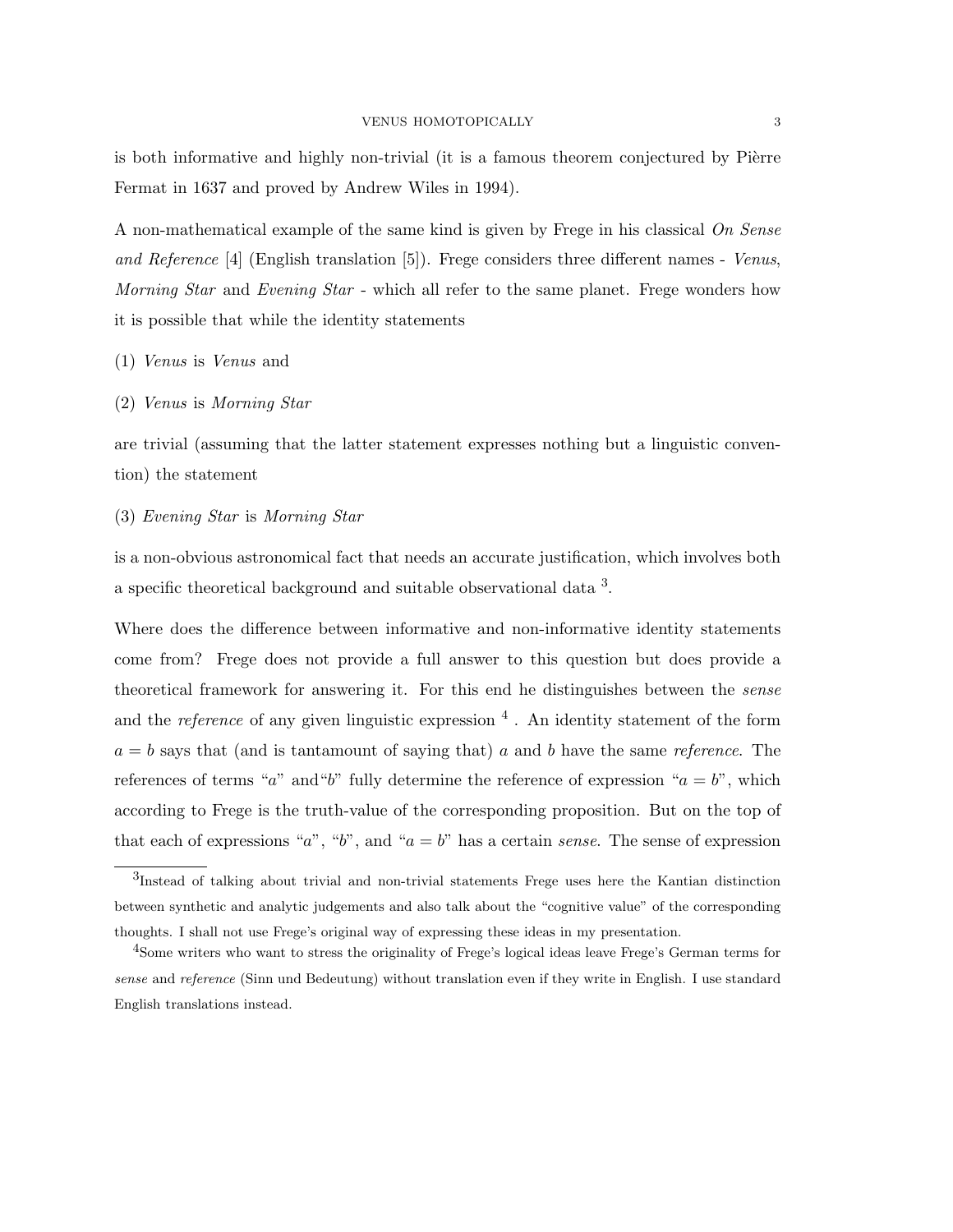" $a = b$ " is determined by the sense of "a", the sense of "b", and the way in which these two terms are combined.<sup>5</sup>.

Whether an identity statement is informative or not depends on its sense (and hence on the sense of its constituents) but not on its reference. Thus there is no mystery in the fact that statements of the form  $a = a$  are always trivial (assuming that both the sense of the reference of "a" is fixed), while statements of the form  $a = b$  can be either trivial (when terms  $a, b$  have the same sense) or non-trivial (when terms  $a, b$  have different senses). In expressions (1) and (2) both terms have the same meaning (even if in (2) these terms differ linguistically) but in (3) the senses of two terms are different. This is why (1) and (2) are trivial but (3) is not.

Obviously this is not a complete explanation. Frege's system of symbolic logic aka Begriffsschrift [3] does not full justice to his own distinction between the sense and the reference of a linguistic expression [13]. It does not provide any specific logical rule for operating with senses of propositions. So Frege points to a problem but leaves it largely open. More recently a number of so-called *intensional* logical systems have been developed, some of them are motivated by the idea of formalizing certain aspects of Frege's sense. The distinction between extensions and intensions of linguistic expressions and logical terms is closely related to Frege's distinction between sense and reference [1]. It has a long history in logic and its philosophy and turns out to be instrumental in MLTT-HoTT, as we shall now see. In the next section I explain the technical meaning of this distinction in MLTT and then discuss its philosophical underpinning.

 $5$ This last thesis follows from a more general principle known as the *compositionality* of meaning. Frege is sometimes credited for the alleged invention of this principle but the true history is more complicated  $\vert 15 \vert$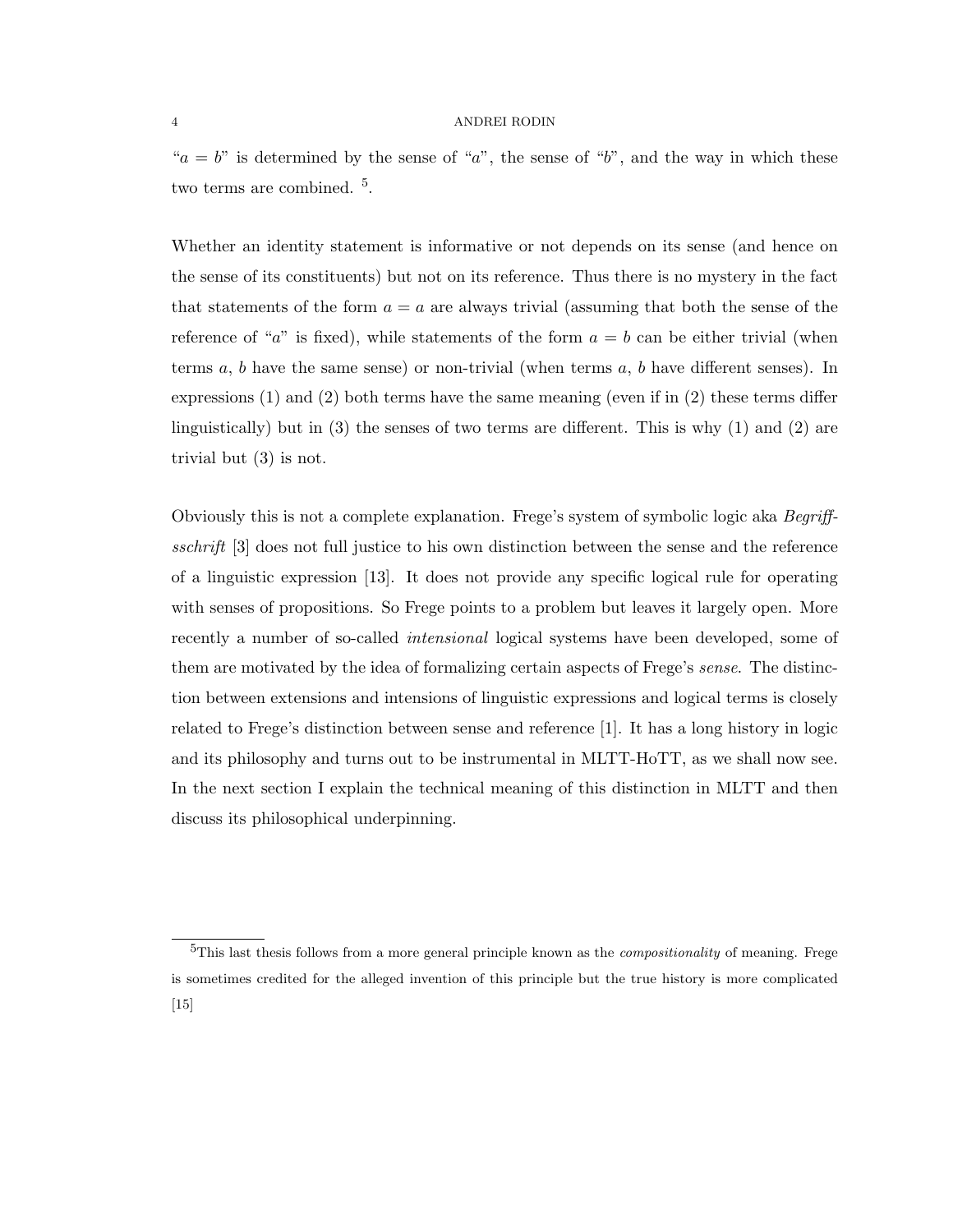# 3. Extension and Intension

MLTT [14] comprises two different forms of identity concept <sup>6</sup>. These two forms of identity should look familiar to anyone who has at least a rudimentary experience in programming. It's one thing to assign to a certain symbol or symbolic expression its semantic value (which can be a number, a character, a string of characters and many other things) and it is quite a different thing to state that certain things are equal. (Hereafter I use words "equal" and "identical" interchangeably.) Only in the latter case one forms a *proposition*, which typically has precisely one of the two Boolean values: True and False. Outside the context of programming a similar distinction can be made between the naming or making some more elaborated linguistic convention, on the one hand, and making a *judgement* to the effect that certain things are equal, on the other hand. It's one thing to adopt and apply the convention according to which the goddess' name Venus is an alias for what is also known as the *Morning Star*, and it is, of course, quite a different thing to judge and state that two apparently different celestial objects such as the *Morning Star* and the *Evening* Star are, in fact, one and the same. In the latter case it is appropriate to ask for a proof. But such a demand would be obviously pointless in the former case.

The first kind of identity (one related to conventions) Martin-Löf calls *definitional* or judgmental; the second kind of identity he calls propositional. Following [16] I shall use sign "≡" for the definitional identity and the usual sign "=" for the propositional identity. Further, we should take typing into account. In MLTT both kinds of identity apply only to terms of the same type  $7$  Typing is reflected in the notation as follows:

 $x, y$ : A is a judgment that states that terms  $x, y$  are of type A

## Formula

<sup>&</sup>lt;sup>6</sup>The original version of this theory involves *four* different kinds of identity ([14], page 59). I simplify the original account by deliberately confusing some syntactic and semantical aspects. Then we are left with the two forms of identity described below in the main text.

 $^{7}$ I leave now aside how identity is applied in MLTT to *types* on the formal level. It is sufficient for my present purpose to talk about the "same type" and "different types" in MLTT informally.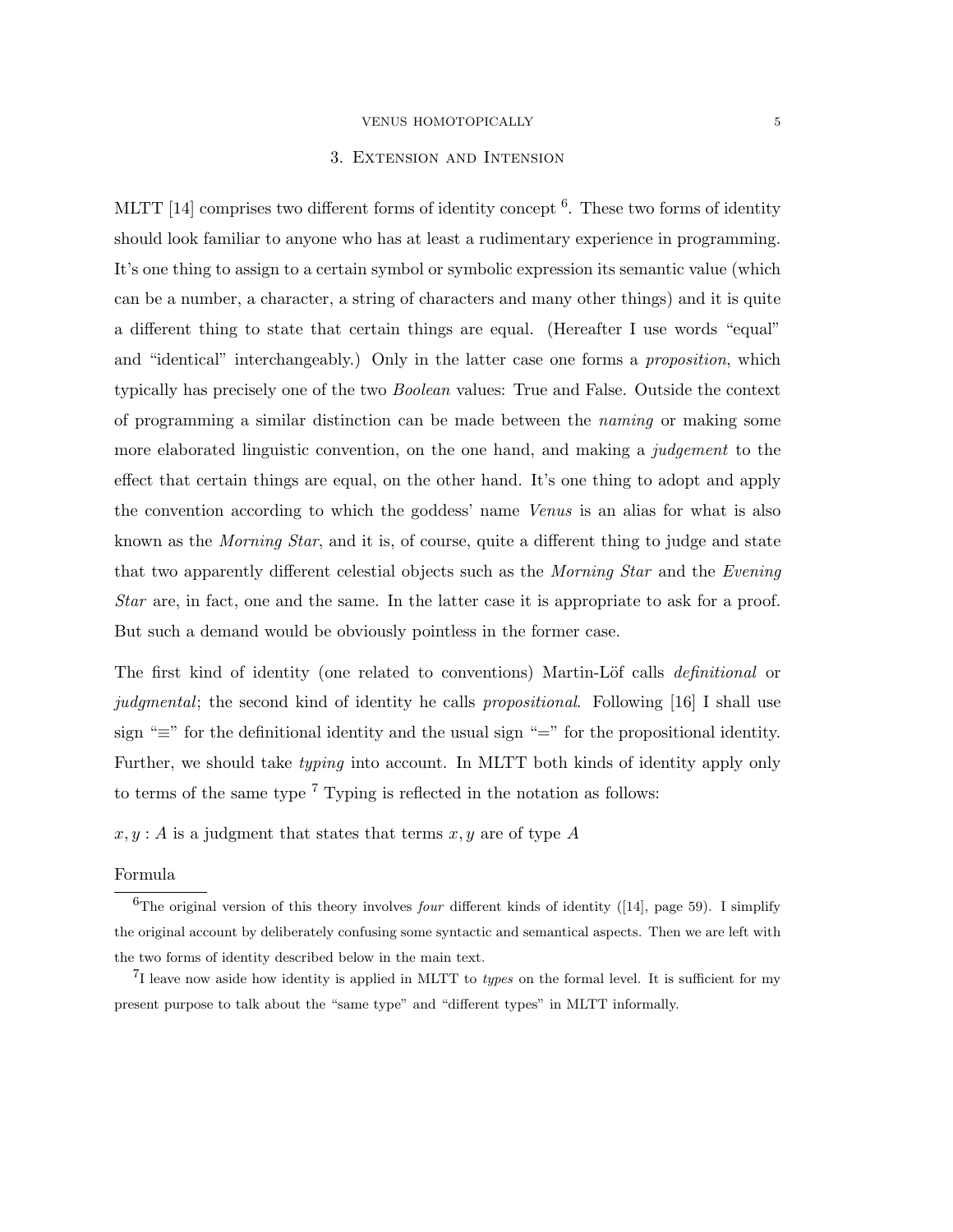(1)  $x \equiv_A y$ 

stands for a judgement, which is tantamount to a convention (aka definition) according to which terms x, y of the same type A have the same meaning. Given  $(1)$  one says that x, y are definitionally equal.

The expression

 $(2) x =_A y$ 

, in its turn, stands for a *proposition* saying that terms  $x, y$  of type  $A$  are equal. (2) is not a judgment but a new type. Under the intended proof-theoretic semantic of MLTT any term  $p$  of this type is thought of as a *proof* of the corresponding proposition; in the proof-theoretic jargon proofs are also called witnesses and sometimes evidences. So the following judgement

$$
(3) (2) p : x =_A y
$$

states that terms  $x, y$  are (propositionally) equal as this is evidenced by proof p.

Let us now see what kind of thing such a proof  $p$  can possibly be. In MLTT definitionally equal terms are interchangeable *salva veritate* as usual. Under the intended semantic of this theory this means that definitionally equal terms are interchangeable as proofs. This property of  $\equiv$  and the reflexivity of  $=$  justify the following rule

$$
x \equiv_A y
$$
  

$$
p: x =_A y
$$

where  $p \equiv refl_x$  is built canonically ([16], p. 46). In words: the definitional identity (equality) implies the propositional identity (equality).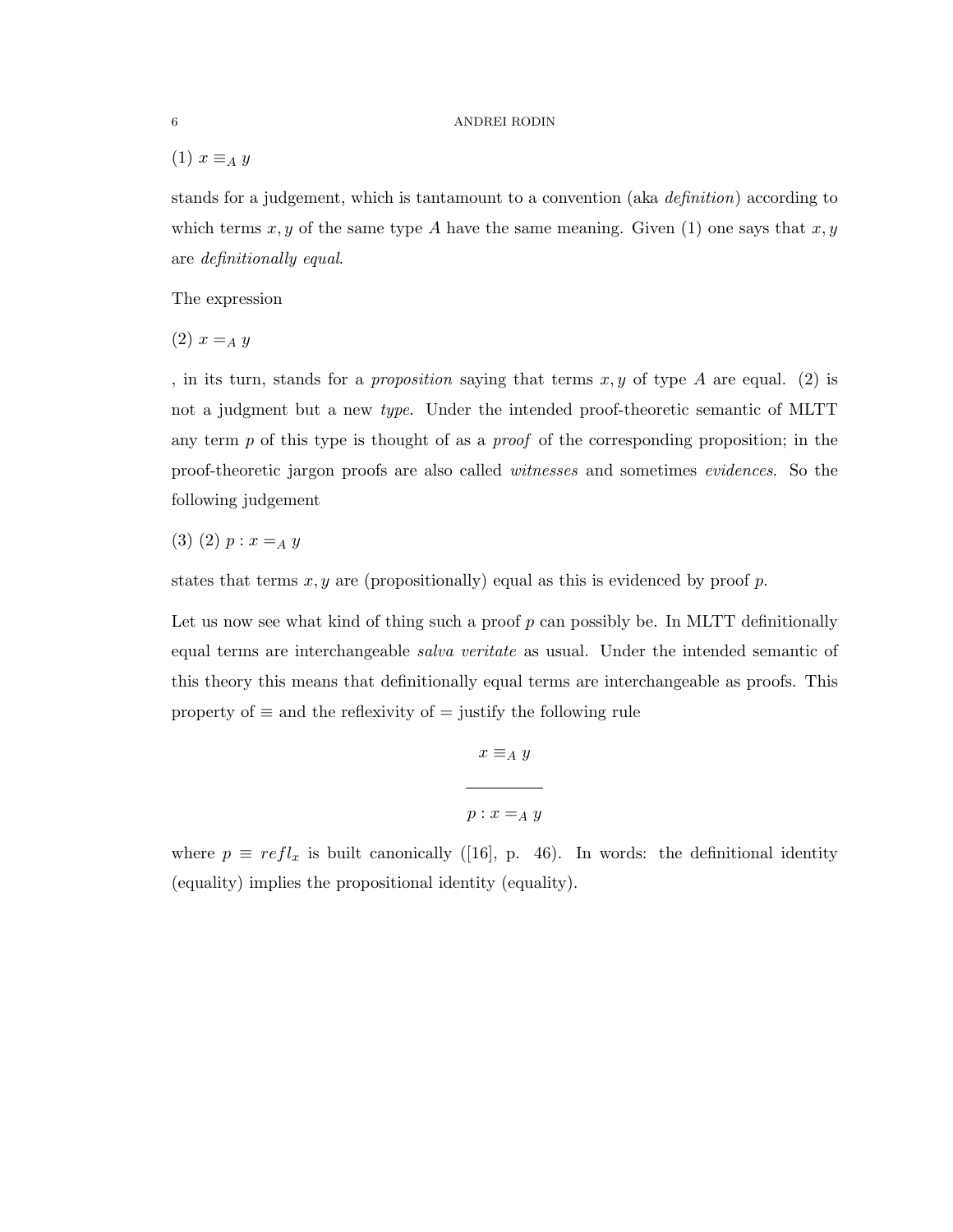The converse rule is called the *equality reflection rule* or ER for short:

$$
p: x =_A y
$$
  
 
$$
x \equiv_A y
$$

In words: the propositional identity implies the definitional identity.

ER does not follow from other principles of MLTT but may be assumed as an independent principle. In this case one obtains a version of MLTT, which is called (definitionally) extensional. MLTT without ER is called intensional. It can be shown that in the extensional MLTT any (propositional) identity type  $x =_A y$  is either empty or has a single term, namely  $refl_x$ , which is the canonical proof of this identity "by definition".

We see that ER makes the distinction between the definitional and the propositional identity purely formal and epistemologically insignificant. This feature of extensional MLTT can be viewed as a desirable conceptual simplification but it comes with a price. A significant part of this price concerns computational properties in MLTT and is important for applications of this theory in programming: while the intensional MLTT is decidable but the extensional MLTT is not. I shall not discuss this technical feature in this paper. Instead I shall argue that the intensional MLTT has also important epistemic advantages over its extensional cousin.

## 4. Fixing Identities or Leaving Them Evolving?

As we have seen in the extensional MLTT every identity is grounded in a definition. In order to apply this formal theory in reasoning one needs to fix in advance via definitions exact identity conditions for all objects involved in a given reasoning. This logical and epistemic requirement is known in the form of slogan "no entity without identity" due to Quine. It is interesting to notice that Quine himself does not accept this slogan without reservations. In Quine's view the slogan applies only in scientific reasoning and, moreover, only in the contemporary form of scientific reasoning. Bulk terms (aka mass terms) like "water",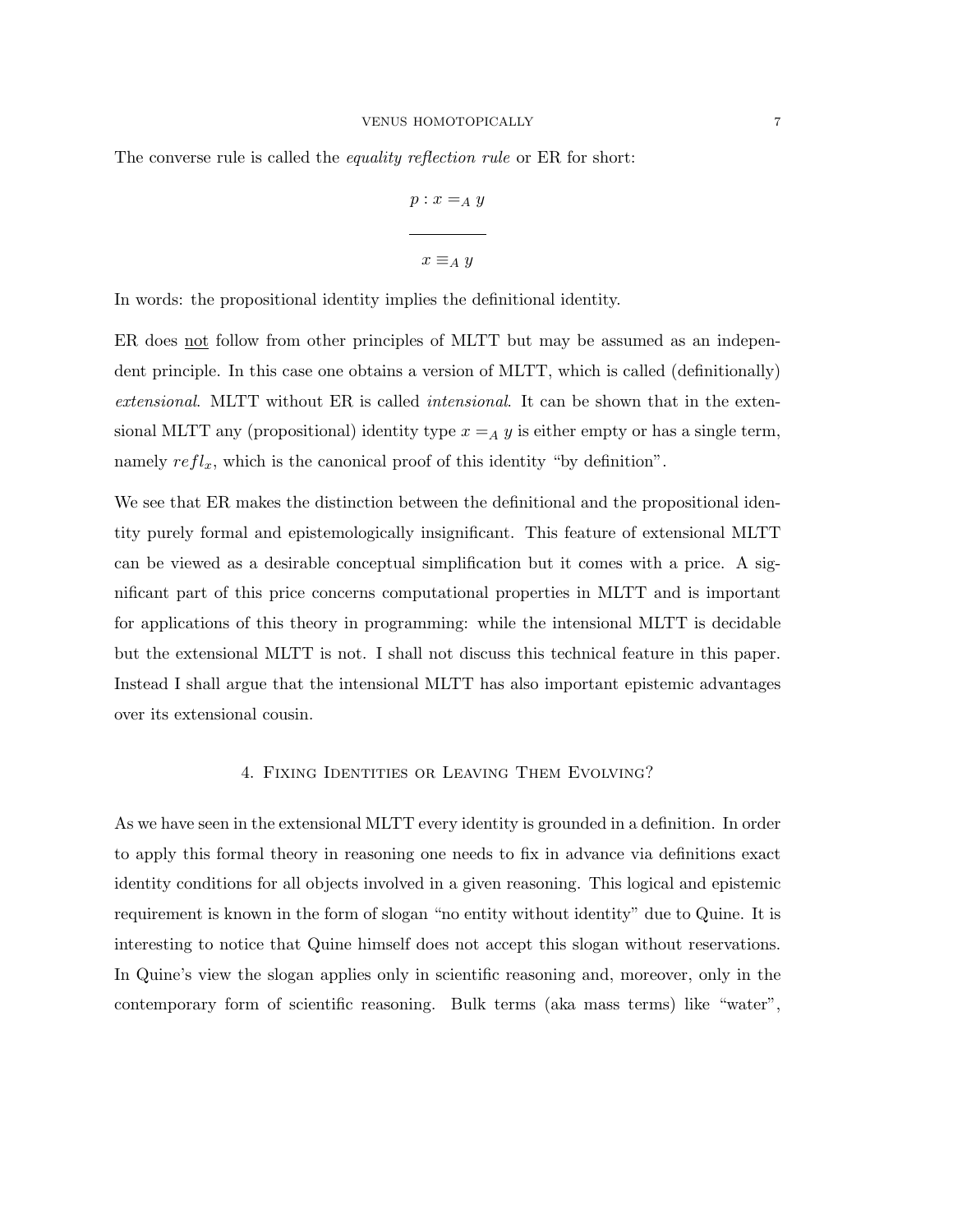according to Quine, are remnants of an archaic logical scheme, which does not involve the individuation in its today's form. Quine further speculates that the contemporary "individuative, object-oriented conceptual scheme" can be replaced in a future by a different scheme, that will provide a "yet unimagined pattern beyond individuation" ([17], p. 24) <sup>8</sup>. In what follows I argue that the *intensional* MLTT along with HoTT provides such a pattern "beyond individuation" or at least a pattern of individuation beyond its usual extensional mode. But beforehand I would like to stress once again that the standard extensional mode of individuation is not sufficient for certain well-recognized and important scientific purposes. Frege's *Venus* example, if one takes it seriously, demonstrates this clearly. Fixing the identity of Morning Star and Evening Star and Venus via a definition is a prerequisite for applying a standard extensional logical scheme in any reasoning about this celestial object. This condition makes it impossible to support with such a scheme a reasoning, in which the identity of the *Morning Star* and the *Evening Star* is established on the basis of certain sufficient evidences.

Frege's example shows that "half-entites inaccessible to identity" ([17], p. 23) may look more familiar than Quine's colorful language suggests. In the Venus case we deal with a relatively innocent violation of "no entity without identity" requirement. We start with certain well-defined objects such as the Morning Star and the Evening Star but do not exclude the possibility that these objects can be eventually proved to be the same even if this fact does not follow from their definitions. Following Quine one may speculate about further deviations from the standard extensional scheme and attempt to conceive of a scheme, which does not use the definitional form identity at all. I shall not pursue

 ${}^{8}$ Here is the full quote:

<sup>&</sup>quot;[W]e may have in the bulk term a relic, half vestigial and half adapted, of a pre-individuative phase in the evolution of our conceptual scheme. And some day, correspondingly, something of our present individuative talk may in turn end up, half vestigial and half adapted, within a new and as yet unimagined pattern beyond individuation. Transition to some such radically new pattern could occur either through a conscious philosophical enterprise or by slow and unreasoned development along lines of least resistance. A combination of both factors is likeliest  $\left[\ldots\right]$  " ([17], p. 24)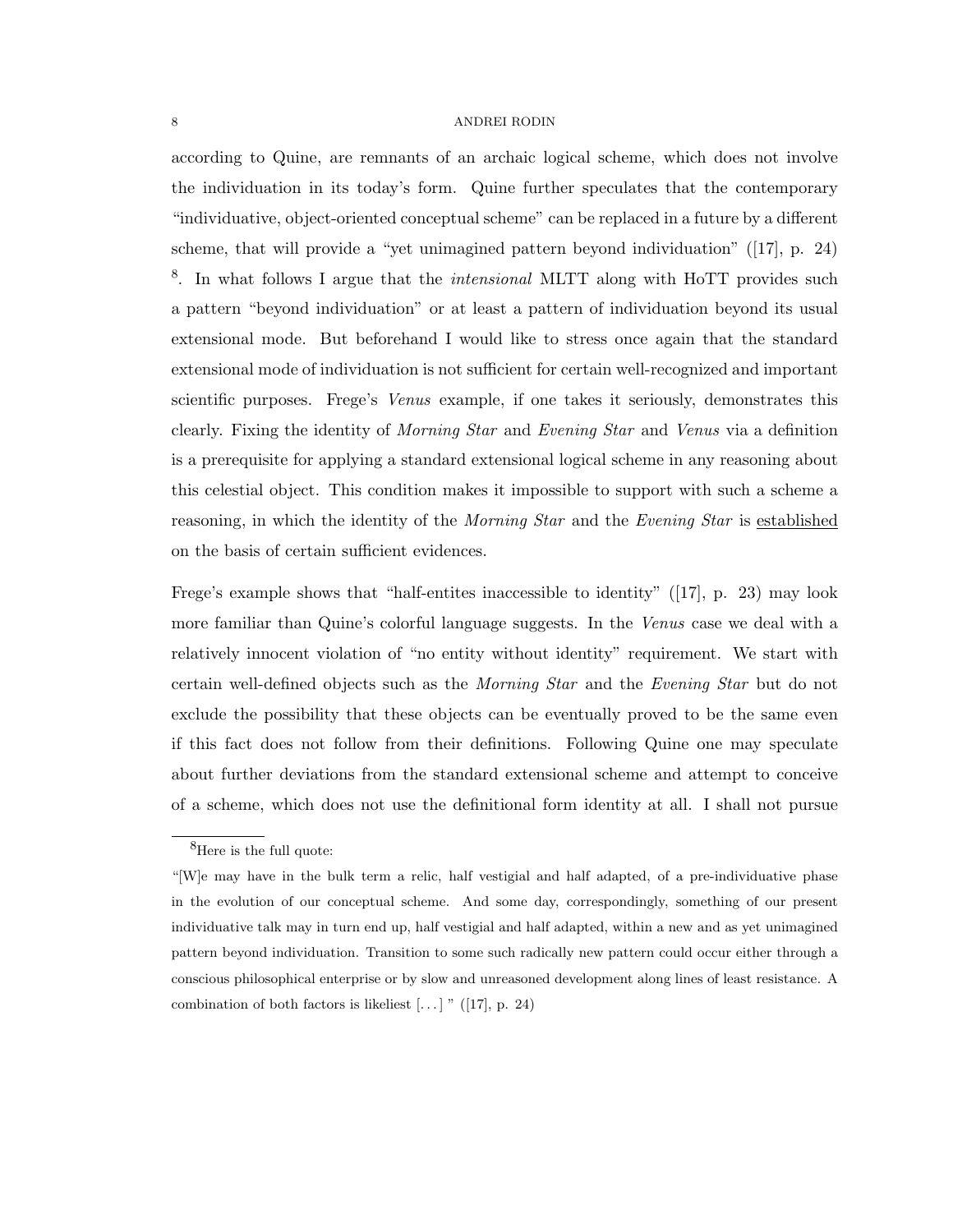this further project in this paper. Instead I shall show how the innocent-looking modification of the extensional scheme, which has been just explained, results into a remarkable diversification of the standard identity concept.

# 5. Higher Identity Types

Recall that the intensional version of MLTT has been introduced above via a negative characteristic: it is simply the MLTT without the reflexion rule ER.

The absence of ER allows for constructing further identity types as follows. Suppose we have a propositional identity type and a pair of terms of this type:

 $x', y' : x =_A y$ 

Terms  $x', y'$  witness here the identity of terms  $x, y$ . It may happen that these two witnesses are in fact the same and that this fact is witnessed by two further terms  $x'', y''$ :

$$
x'',y'':x' =_{x =_A y} y'
$$

This tower of higher identity types can be continued indefinitely. In the general case such a structure may have, of course, more than just two elements on each level.

Until the late 1990-ies the mathematical structure of this formal syntactic construction remained opaque. Since the *intentionality* in MLTT is a mere lack of the *extensionality* any model of the extensional MLTT also qualifies as a model of the intensional version of this theory. In 1994-1998 Hofmann and Streicher [11], [12] published the first non-extensional model of MLTT where the first-level identity types were modeled by abstract groupoids. This model allows the first-level identity types (i.e., types of the form  $x =_A y$  where A is a type other than identity) to have multiple non-trivial terms (proves) but does not allow the same for all higher identity types. In other words, this model verifies the condition called "extensionality one dimension up". A deeper insight into the structure of higher identity types has been obtained around 2006 when Awodey and Voevodsky independently observed that the abstract groupoids of Hofman and Streicher's model can be thought of as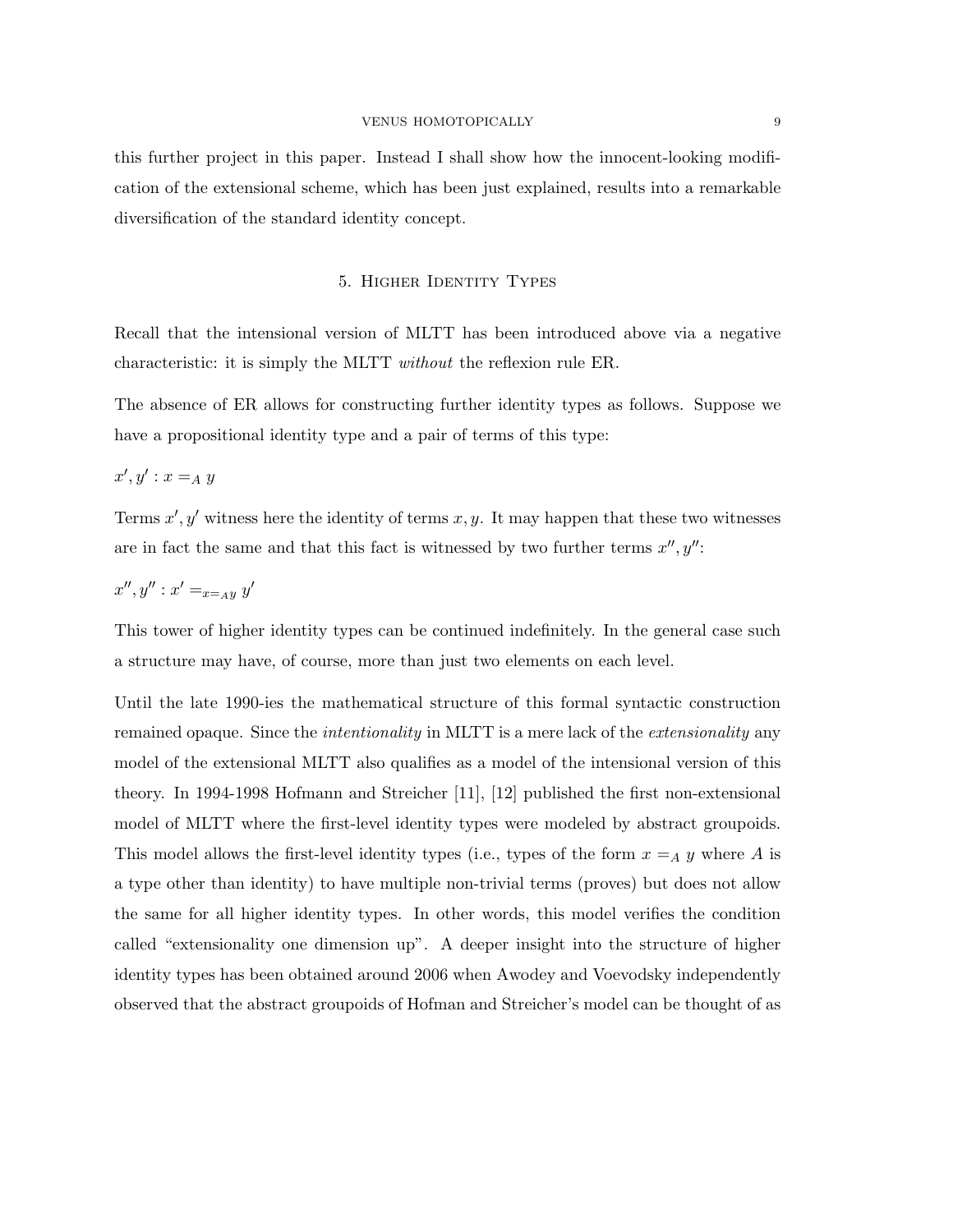fundamental groupoids (i.e., groupoids of all continuous paths) of topological spaces and be further extended to homotopy- and higher-homotopy groupoids of the same spaces, which model higher-order identity types of MLTT. Thus the Homotopy theory allows for building models of MLTT, which are "intensional all the way up". In such models the identity types of all levels are modeled uniformly. This discovery marked the emergence of a new theory known today under the name of Homotopy type theory and of a closely related foundational project called the Univalent Foundations of mathematics. For a systematic exposition of HoTT I refer the reader to [16]  $^9$ 

Beware that unlike Russell's type theories and their likes HoTT does not form its hierarchy of types by considering, first, classes of individuals, second, classes of such classes, and so on. The hierarchy of types in HoTT is of a geometric or, more precisely, homotopic nature. Sets are taken to be types of zero level. Terms of 0-types are points having non-trivial paths between them. Terms of 1-types are points allowing for non-trivial paths between them, but not allowing for non-trivial homotopies between these paths. Terms of 3-types allow for paths and non-trivial homotopies but not for non-trivial higher homotopies. And so on. <sup>10</sup>. A given *n*-type can be transformed into its underlying *m*-type with  $m < n$  by forgetting (or, more precisely, by trivializing) its higher-order structure of all levels  $> m$ . Such an operation is called in HoTT truncation.

The logical significance and the possible epistemic function of higher identity types in MLTT are not yet well understood. The present work is an attempt of filling a part of this gap. In what follows consider only 0- and 1-types and leave a study of higher identity types for a future work.

 $9$ Since this area of research is rapidly developing, the 2013 book [16] does not include certain new results and developments. However it provides an systematic introduction, which is more than sufficient for my present purpose.

<sup>&</sup>lt;sup>10</sup>Here I follow [16], see p. 99-100. On an alternative count the 0-type is a single point, 1-types are propositional types while sets are 2-types. The count adopted in [16] is more natural from a logical point view (given the current usual understanding of logic) while the latter count used by Voevodsky in his lectures is more natural from a geometric point of view.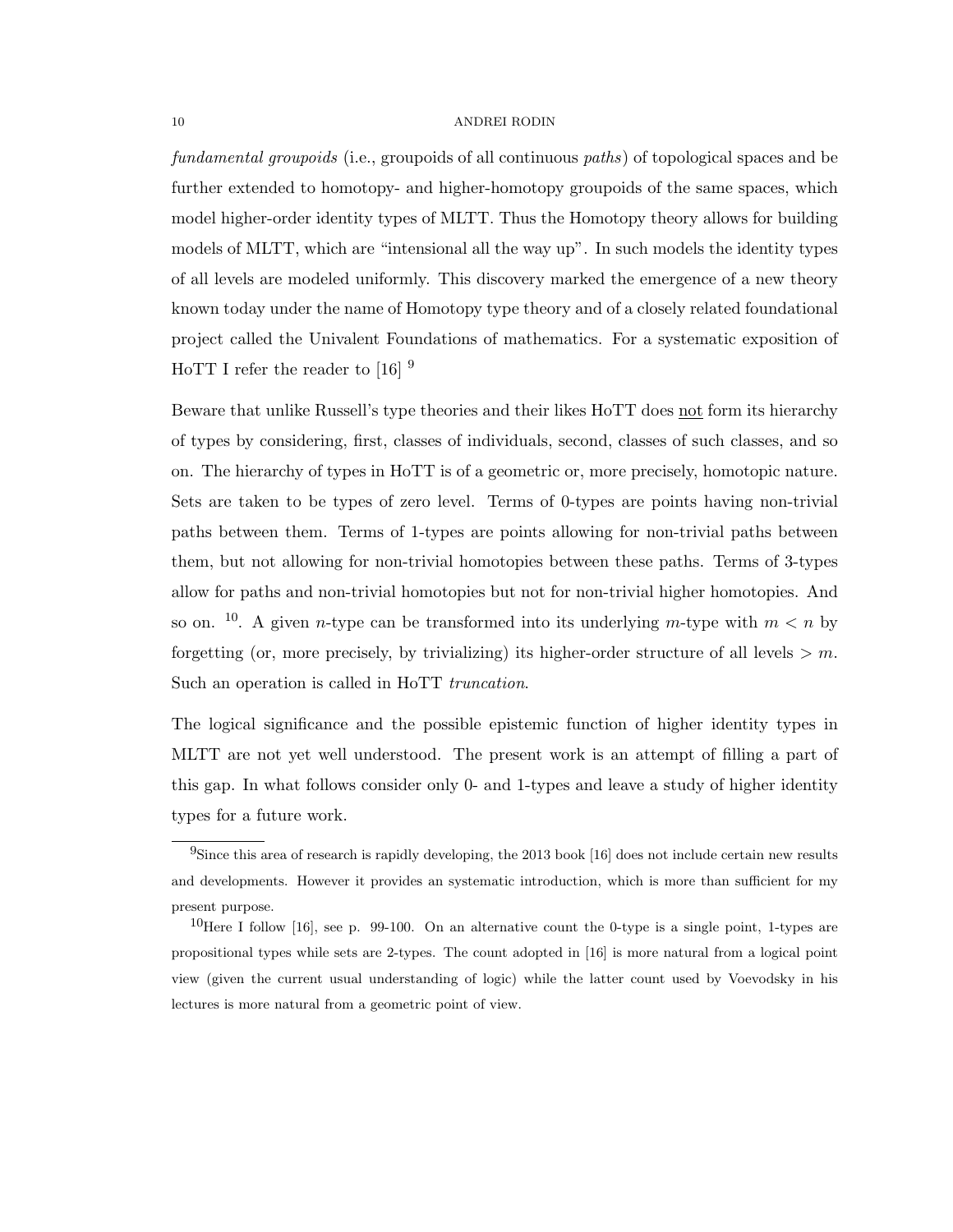## 6. Is Frege's Venus Example Linguistic?

Apparently Frege treats his Venus example as purely linguistic on equal footing with his other examples, which involve Alexander the Great, Columbus, Napoleon, Kepler dying in misery, Bucephalus and what not. Accordingly, the main result of his classical paper [4], [5], namely the distinction between the sense and the reference of a given linguistic expression, belongs primarily to the philosophy of language. Frege scholarship mostly follows Frege in this respect: a linguistic leaning aka *linguistic turnbecame* a brand mark of the influential Analytic branch of the 20th century and today's philosophy. It is quite remarkable, however, that when Frege first introduces and explains the Venus problem he does this not only in linguistic terms:

The discovery that the rising Sun is not new every morning, but always the same, was one of the most fertile astronomical discoveries. Even today the identification of a small planet [i.e., an asteroid  $- A.R.$ ] or a comet is not always a matter of course. ([5], p. 56)

The idea that a logical analysis of ordinary language can be helpful for solving problems of object identification in science in general and in astronomy in particular is based on Frege's strong assumption according to which the identity concept is the same in all these cases, so that "it is inconceivable that various kinds of it should occur" (see the full quote and the reference in the above Introduction). Without trying to challenge now this approach on the methodological level I shall provide here an alternative analysis of the same example, which takes its physical content and, even more importantly, its related mathematical form more seriously and applies some basic elements of HoTT introduced in the previous Section. As a matter of course this reconstruction is not intended to be a piece of mathematical physics. Nevertheless it provides a novel formal approach to traditional metaphysical issues concerning the identity through time and motion, which may be possibly helpful for dealing with identity-related problems of modern physics [8], [9].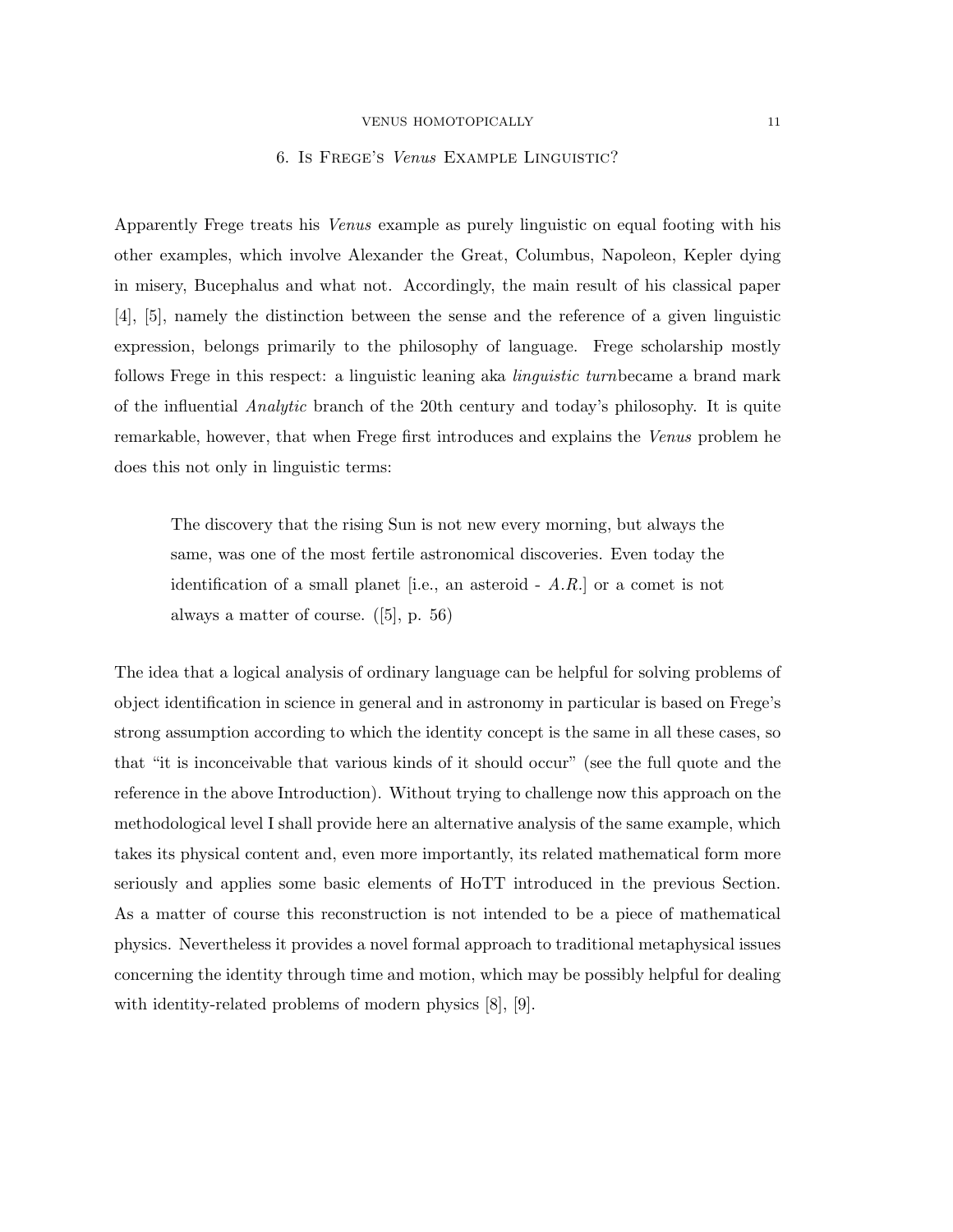

FIGURE 1. Morning Star and Evening Star are the same!

Frege's remark about the rising Sun quoted above applies both to the *Morning Star (MS* for short) and to the Evening Star  $(ES)$ . These two putative objects are posited as invariants of certain sets of observations made in different places at different times by different people with different astronomical instruments and with the naked eye. However for the sake of the example I leave now this complex underlying structure aside and boldly assume that MS and ES are provided with appropriate definitions, which allow all observers to identify these objects unambiguously. How a *proof* of identity  $MS = ES$  may look like in a proper realistic context? Classical Celestial Mechanics (CM), or more precisely a very basic fragment of CM that I shall call Basic Kinematic Scheme (BKS) and discuss in more detail in Section 8, provides a definite answer to this question. In order to prove that  $MS = ES$  it is necessary and sufficient to present a *continuous path* aka trajectory p, which connects  $\overline{MS}$  and  $\overline{ES}$  and thereby shows that these "two" objects are in fact one and the same. The wanted trajectory  $p$  is itself a typical physical object: it is obviously theoretically-laden, it has a canonical mathematical representation, and it is accessible for observations which allow for empirical checks of its theoretically predicted properties. Providing such a proof  $p$  amounts to a combination of theoretical work and observation, which is typical in astronomy and any other mature science.

Since  $p$  has empirical contents and doesn't go through without such contents it can not be called formal. However the *form* of this proof is expressed within HoTT straightforwardly. As we shall briefly see, this form qualifies both as logical and geometrical. The fact that in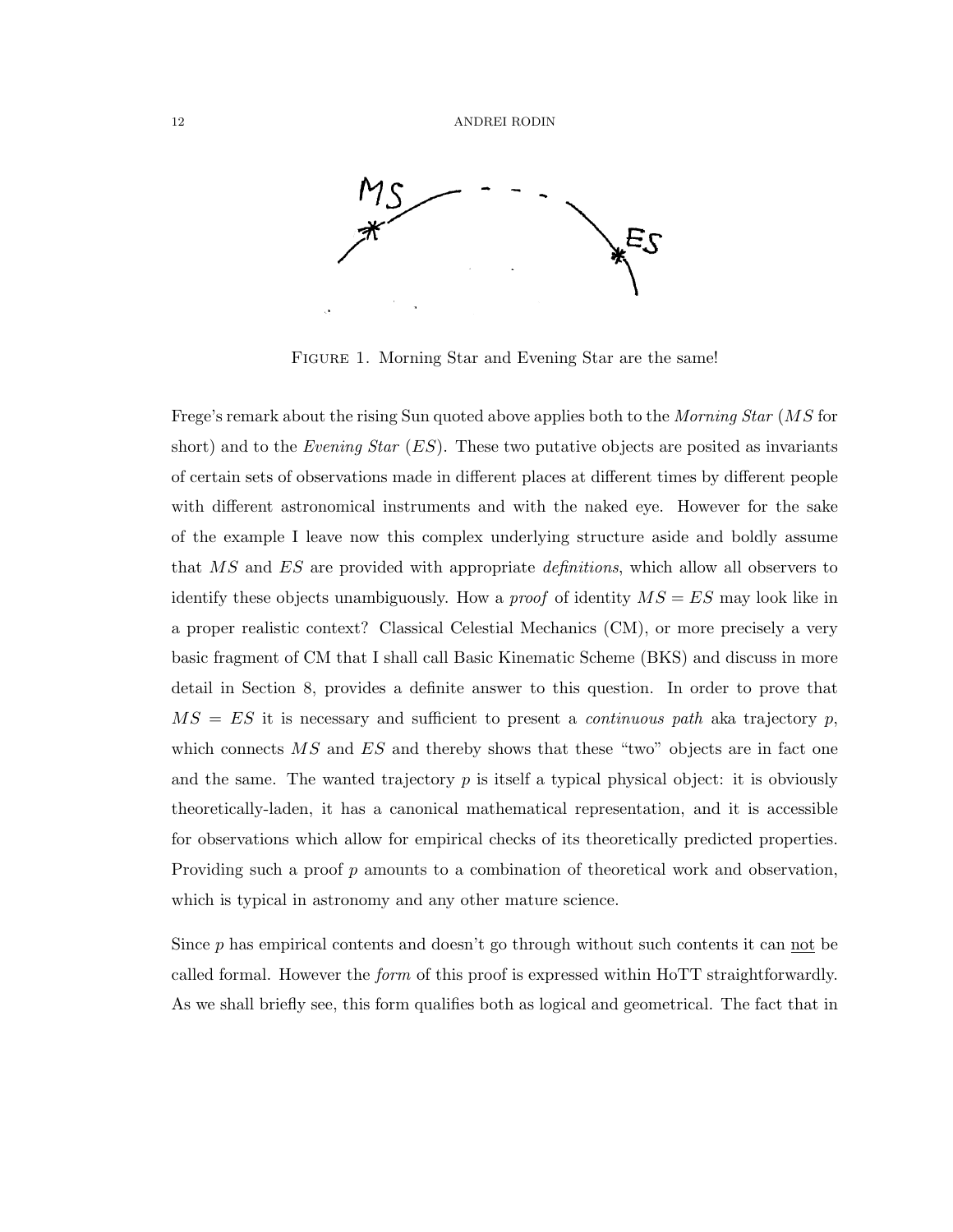HoTT logical and geometrical forms go together, makes HoTT quite unlike other popular formal systems such as the Classical First-Order Logic (FOL), see my [18], ch. 7, 10 for a further discussion on this general issue. Remarkably, the geometrical form of  $p$  provided by HoTT (namely, a path) and the standard geometrical representation of the same object provided by CM and BKS (namely, a continuous curve) are nearly the same <sup>11</sup>.

First, we need to specify a type (which under the homotopical interpretation is thought of as a space) where MS and ES belong. Since MS, ES and other celestial bodies are conceived in CM as point-like objects I call the corresponding type/space  $Pt$  and think of it as a collection of points:

# $MS, ES : Pt$

Then we form a new type/space  $MS =_{Pt} ES$ , which is a space of continuous paths between  $MS$  and ES. Finally, we specify a particular path p in this space:

# $p : MS =_{Pt} ES$

However little of HoTT's resources we use here, this reconstruction of Frege's example provides some useful lessons as we shall now see  $^{12}$ .

 $11$ In Homotopy theory a *path* is not simply a curve but a parameterized curve. More formally path p with endpoints A, B is a continuous map  $[0, 1] \rightarrow S$  from unit interval to space S where A, B live, such that  $p(0) = A$  and  $p(1) = B$ . While in the standard CM time features as a universal or "absolute" external parameter, in Homotopy theory the corresponding parameter is used internally for each particular path as just explained. Compare the notion of proper time along a worldline in General Relativity. The difference between these two ways of thinking about time is quite substantial but it plays no role in my analysis of Venus. The idea of identification of moving objects via continuous trajectories belongs to BKS and by itself does not involve the notion of external universal time. This latter notion is specific for CM, and its analysis is out of the scope of this paper. Historically BKS can be safely attributed to all pre-relativistic astronomy including ancient astronomical theories, which don't involve anything like the Newtonian concepts of absolute space and time.

 $12$ The proposed HoTT-based reconstruction of Frege's Venus example may not capture Frege's volatile notion of sense in general. This notion may comprise more than HoTT in its existing form is able to detect. For example, arithmetical propositions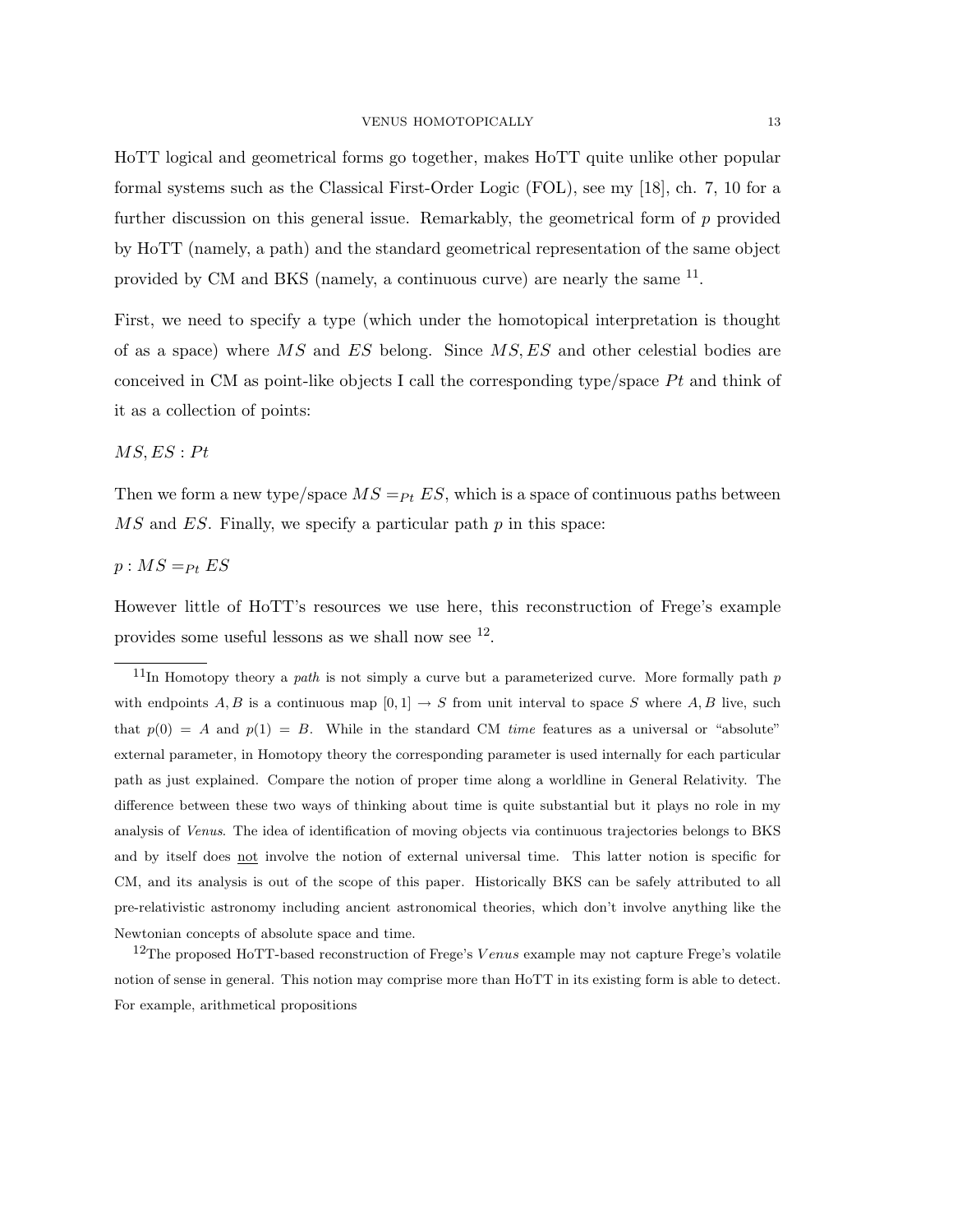# 7. Are Intensions Real?

Recall Frege's question: What is the difference between the sense of proposition  $(1)$   $MS =$ MS and the sense of proposition (2)  $MS = ES$ ? It appears to be in accord with Frege to assume that senses of propositions depend functionally on their corresponding proofs (even if proofs and senses are not exactly the same). Then our reconstruction of Venus allows for a precise mathematical answer to Frege's question: while the (unique) proof of (1) is trivial loop refl<sub>MS</sub>, the proof of (2) is a non-trivial path p. In both cases a given proposition has a single proof. However these two proofs essentially differ not only in their intuitive "sense" but also in their geometric representation.

Let us now turn to some ontological issues. Albeit the concept of proof is epistemic par excellence, the HoTT-based reconstruction of Venus makes it clear that proofs in the standard proof-theoretic semantic of MLTT should not be necessary thought of as purely mental constructions. Thinking about such proofs as *truthmakers* opens a way to various forms of truthmaker realism [22]. Whether or not one takes Venus and/or its trajectory p to be real entities depends, of course, on a particular ontology that one may associate with CS or another theory supporting the relevant astronomical observations. In particular, CS allows for a 4-dimensional ontology where atomic entities are points of Classical aka Neo-Newtonian space-time (Sklar:1974, p. 202 ff). In this ontological framework p, seen as a world-line, qualifies as a full-fledged entity while the moving object Venus is its momentary slice. I shall not discuss here details of this and rival ontologies but rely on the fact that  $p$ of our example allows for natural realistic interpretations.

and

 $(1)$  '2+2 = 4'

 $(2)$  '4 = 4'

arguably have different senses. However the standard Peano-style formalization of arithmetic used in HoTT treats both equalities (1) and (2) as definitional, see [16], p. 36 ff. At the same time, given Frege's specific view on arithmetic as a part of logic developed in his [?], it is not obvious to me that the view that (1) and (2) have one and the same sense is indeed untenable in a Fregean conceptual framework. In any event this controversial issue does not have a bearing on my following argument.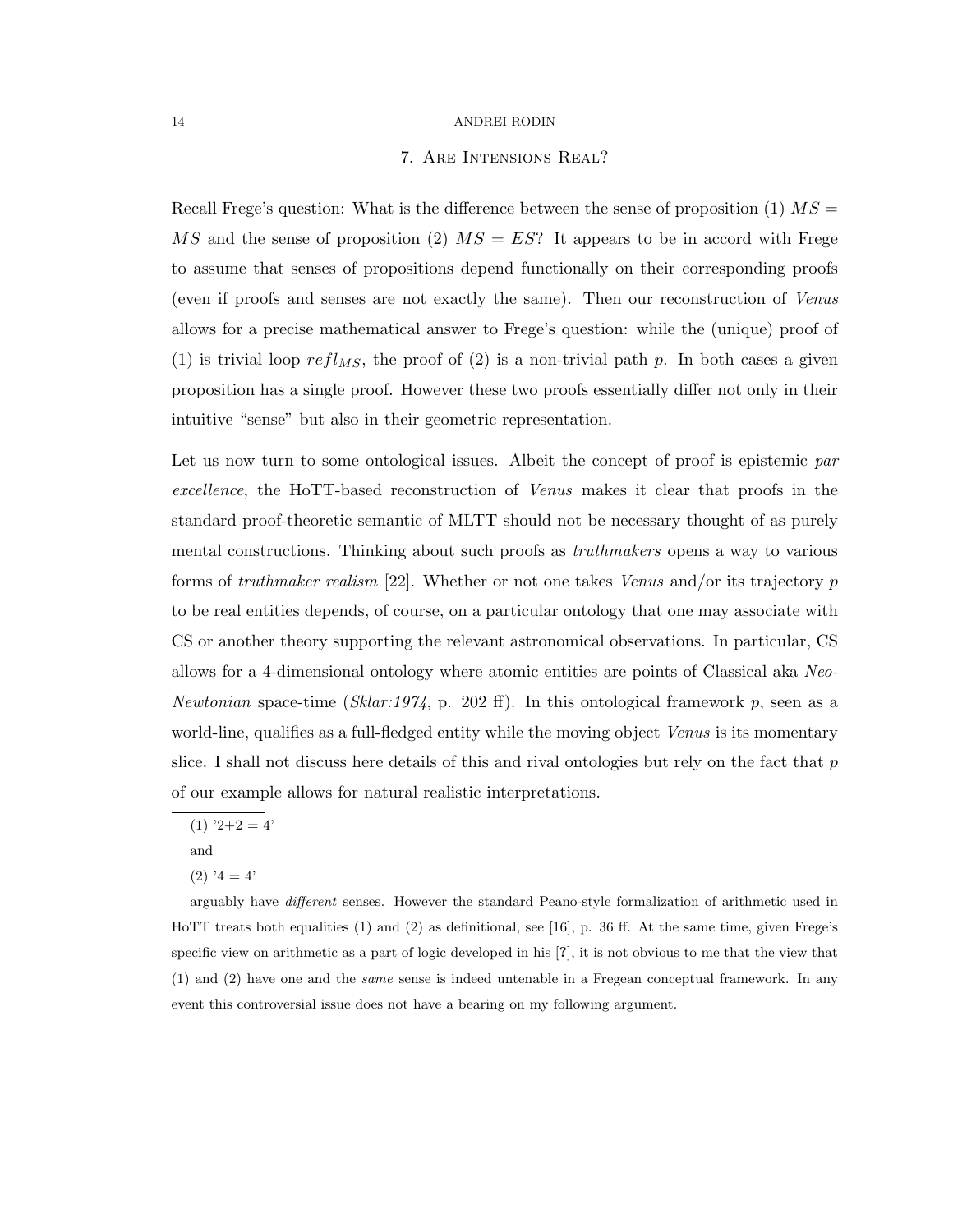According to Frege, senses should not be thought of as psychological entities belonging to individual minds ([5], p. 38-39). However he suggests that senses wholly belong to human collective memories stored in existing natural languages. The only way in which a given sense can be possibly related to the non-human parts of our world, according to Frege's account as I understand it, is via the reference (if any) of the corresponding linguistic expression. For example English word "apple" has a sense, which belongs to this language (and arguably is shared by other natural languages) and a reference, which is a real thing that may exist independently of any linguistic and other human activities. English word "unicorn" equally has a sense but has no reference; so this particular sense is detached from any non-human reality.

The above is a rough interpretation of Frege's view but it points to a common idea about linguistic meaning, which is worth being considered here. Since Frege's concept of sense and the logical concept of intenision are closely related (see the end of Section 2 above), the standard examples of so-called intensional contexts apparently provide a further linguistic support to this idea. Such examples always have to do with intentions, beliefs, knowledge and other human-related issues. So these examples square well with Frege's view according to which propositions  $MS = MS$  and  $MS = ME$  have "different cognitive values" because their senses are different - in spite of the fact that their reference (truth-value) is the same.

Our analysis of Venus suggests a revision of this view. Since proofs are constituents of senses (of propositions), and since these proofs admit realistic interpretations, such realistic interpretations may extend to senses. What I have in mind is not a justification of some form of Meinongian existence of unicorns but rather the view that the distinction between the sense and the reference of a given linguistic expression must be freed from all ontological commitments altogether. The idea that the reference is the only linguistic anchor that links human languages and the human cognition to non-human realities is hardly justified. Sense and reference and their logical counterparts such as intensions and extensions of concepts all make part of (various versions of) our conceptual apparatus. How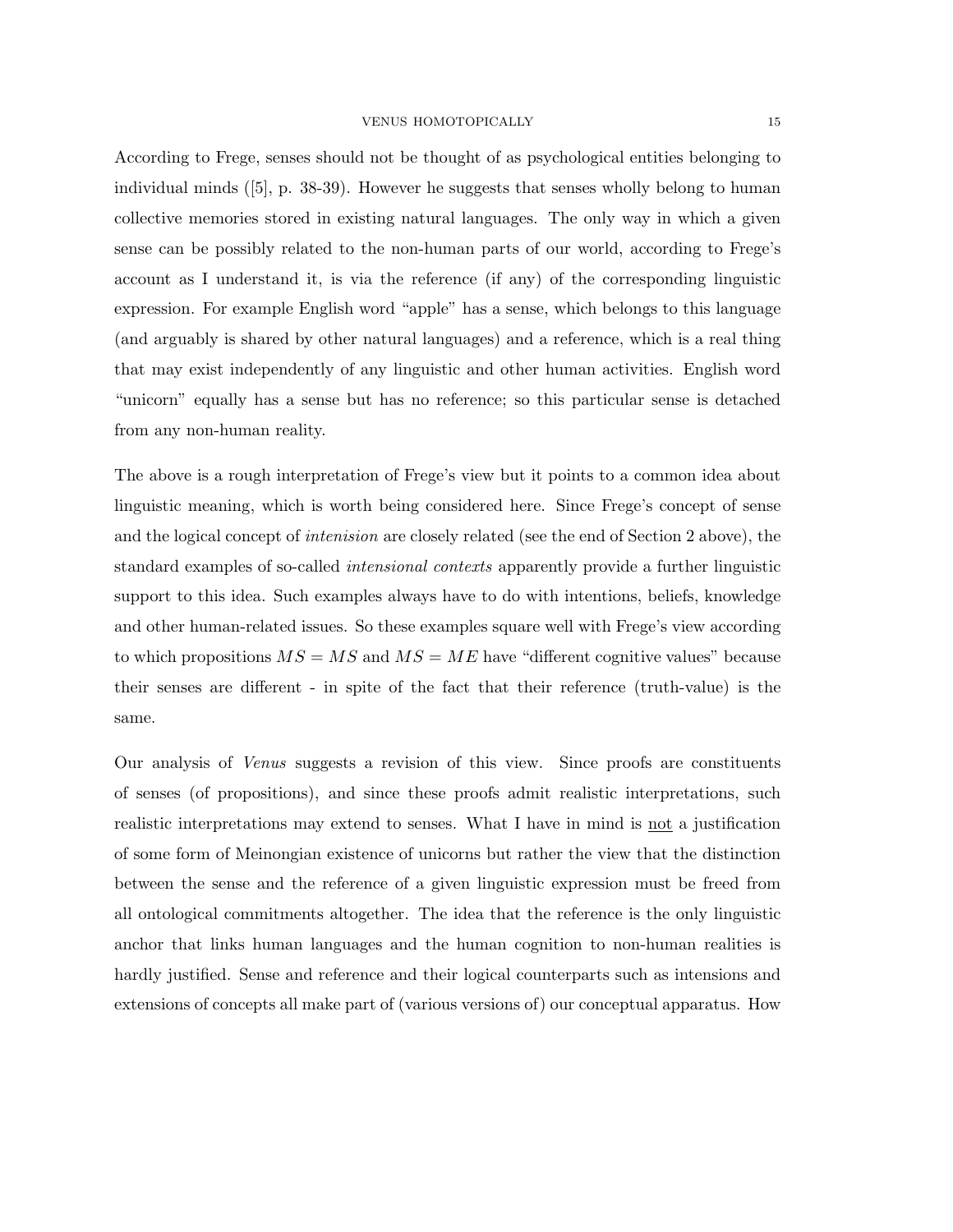this apparatus connects us, humans, to non-human realities is a question, which cannot be answered only by means of logical and conceptual analysis.

I submit that behind the view on meaning, which I purport now to criticize, is the following strong ontological assumption:

### (OE) All real entities are individuals.

For further references I shall call this assumption the *ontic extensionality* or OE for short. The reason why I call this assumption *extensionality* becomes clear from a homotopical reconstruction of Frege's distinction between sense and reference, which generalizes upon the above reconstruction of Venus as follows. References are point-like individuals belonging to classes of alike individuals, which constitute extensions of their corresponding concepts. Senses are higher-order homotopical structures, which involve spaces of paths and their homotopies (including higher-order homotopies), and constitute *intensions* of the same concepts. As we have already seen, in the extensional version of HoTT the higher-order part of the structure is truncated. Hence the name for OE, which allows the truncated higher-order part of the structure to have an epistemic and cognitive value but includes in the ontology only its basic 0-level part.

From this point view it appears reasonable to claim that talks of apples, of unicorns, of Bucephalus and of Alexander the Great have the same logical form, so the words "apple" and "unicorn" both have a sense and a reference. By the reference of "unicorn" I understand here a fictional individual. Propositions about apples and unicorns may well allow for the same forms of truth-evaluation. The difference between merely fictional, legendary and real entities concerns material (contentful) rather than formal features of truth-evaluation. There is no way to distinguish between a fiction, a legend, and a historical fact on purely formal grounds <sup>13</sup>.

<sup>&</sup>lt;sup>13</sup>The Bucephalus example demonstrates this particularly clearly. Bucephalus is a legendary horse belonging to Alexander the Great. According to the legend Bucephalus was born the same day as Alexander and, according to a particular version of the same legend, he also died the same day as Alexander. I don't know about a verdict of today's historical science as to how much of this story (if any) is a historical fact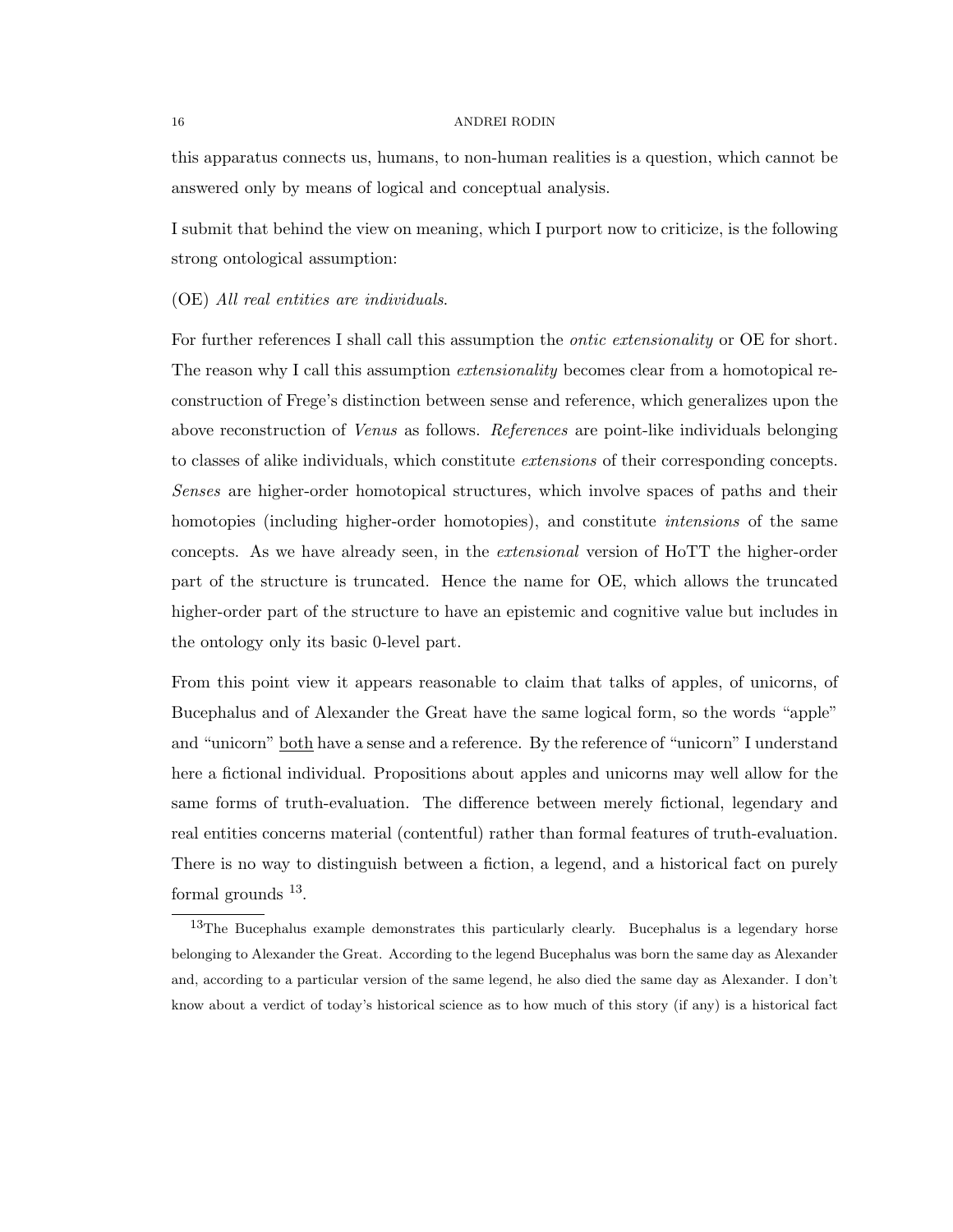I can see no a priori reason for assuming that a part of the homotopic structure is more apt to represent reality than any other. For that reason I don't take OE for granted. Moreover that our reconstruction of Venus suggests that terms of 1-types (paths) allow for a realistic interpretation as well as terms of 0-types (points). However in the next Section we shall see that the situation is not so simple, and that BKS is compatible with OE after all.

Concluding this Section I would like to remark that OE goes along the view according to which the Classical first-order logic (FOL) should be seen and used as the basic logical tool for scientific reasoning. In this context the suggestion to drop OE and allow for higherorder entities sounds a part of an argument in favor of a higher-order system of logic with a standard class-based semantics. MLTT and HoTT indeed qualify as higher-order systems in a relevant sense but the homotopical semantic used in HoTT is not standard. In HoTT higher types are formed not by the reiteration of the powerset construction (i.e. not by considering classes of classes of . . . of individuals) but in the geometric way, which has been briefly explained in Section 5 above. Our homotopical reconstruction of Venus given in Section 6 demonstrates how the geometric semantic of HoTT helps one to use this theory as a tool for mathematical modeling in science, not only as a tool for a logical analysis of science. I believe that this dummy example points to interesting theoretical possibilities in mathematical physics. For serious attempts to use HoTT and its logical structure in physics see [20], [19].

## 8. Basic Kinematic Scheme

Here I supplement the homotopical reconstruction of Venus from Section 6 with a similar reconstruction of the Basic Kinematic Scheme (BKS), which captures the usual idea of moving particle. The kinematic space  $K$ , in which  $MS$  and  $ES$  live, allows for multiple paths (trajectories) sharing their ending points. I think about K not as a vehicle of moving particles but rather as a collection  $Pt$  of such particles provided with an additional and how much of it is a fiction. I don't believe that any advance in formal logic may help for answering this question.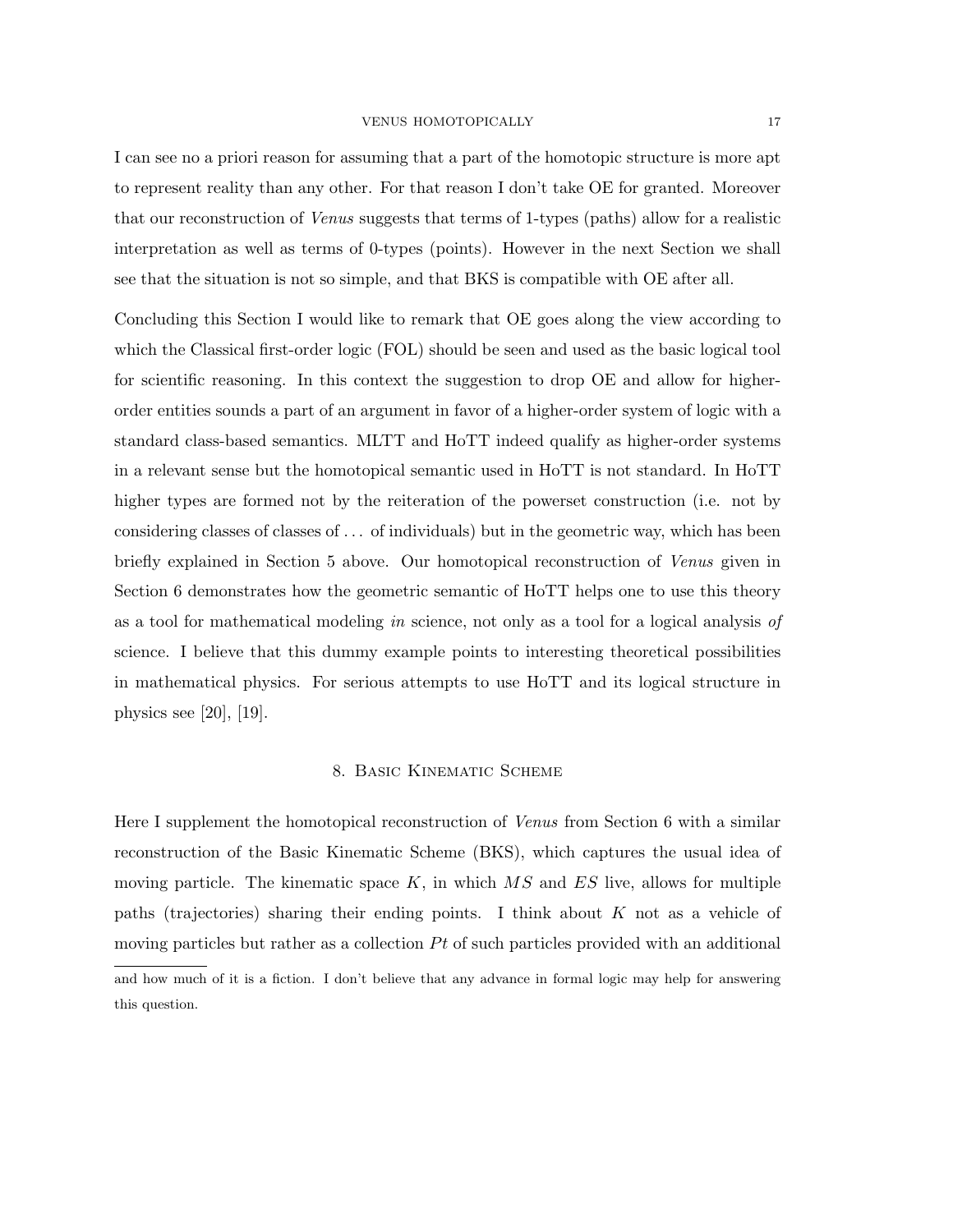structure, which represents their motions. The motions are represented by paths between the particles as in the Venus example. The additional structure is that of groupoid of paths over  $Pt$ . I do not include into K homotopies of paths beyond the trivial ones because such things play no role in BKS. Paths in  $K$  are assumed to be reversible and composable by concatenation; the composition is associative  $^{14}$ . So in terms of HoTT K can be described as a 1-type. Pt is its underlying 0-type obtained from K via  $(0-)$ truncation.

Let me now briefly repeat our homotopical reconstruction of *Venus* in this slightly extended context. We take two points  $MS, ES$  in Pt and hence in K, and consider path space  $MS =_{Pt} ES$ , which is a subspace of K. Then we find in  $MS =_{Pt} ES$  a particular path p, which serves us as a proof of identity  $MS = ES$ . The extended context allows us now to notice a fundamental feature of BKS, which so far remained out of the scope of our analysis. It concerns the distinction between *possible* and *actual* paths. All terms of path space  $MS =_{Pt} ES$  can be described as *possible* paths, while the observed path p is the unique one, which also qualifies as *actual*. The distinction between possible and actual paths is essential for BKS because it is unthinkable - or more precisely unthinkable within BKS - that the same particles follows two different paths simultaneously. Groupoid K by itself does not reflect this feature, so we need an additional effort for taking it into account 15 .

 $14$ In the usual Homotopy theory the composition of paths in a given space S is defined only up to homotopy; in order to define such an operation one is obliged to provide an appropriate homotopy aka reparameterization by hand. Since in HoTT homotopy types are primitive objects this issue is treated a bit differently in this case. I shall only explain how it works in our reconstruction of BKS. We begin with an abstract groupoid  $K$  without assuming any ambient space  $S$  in advance, and then see how much of BKS we can recover in this way. This allows us to call the composition of paths in  $K$  concatenation without talking of homotopies

<sup>&</sup>lt;sup>15</sup>In order to make this feature more evident in Frege's setting let us assume that  $MS$  and  $ES$  are observed during a single 24-hours period of time and that definitions of these objects are designed accordingly. Suppose one detects  $p$ , which is the trajectory of *Venus* during the time span between the morning and the evening of that day. On this basis one concludes that  $MS$  is nothing but *Venus* observed in the morning and ES is nothing but the same planet observed in the evening. It is unthinkable in such a situation that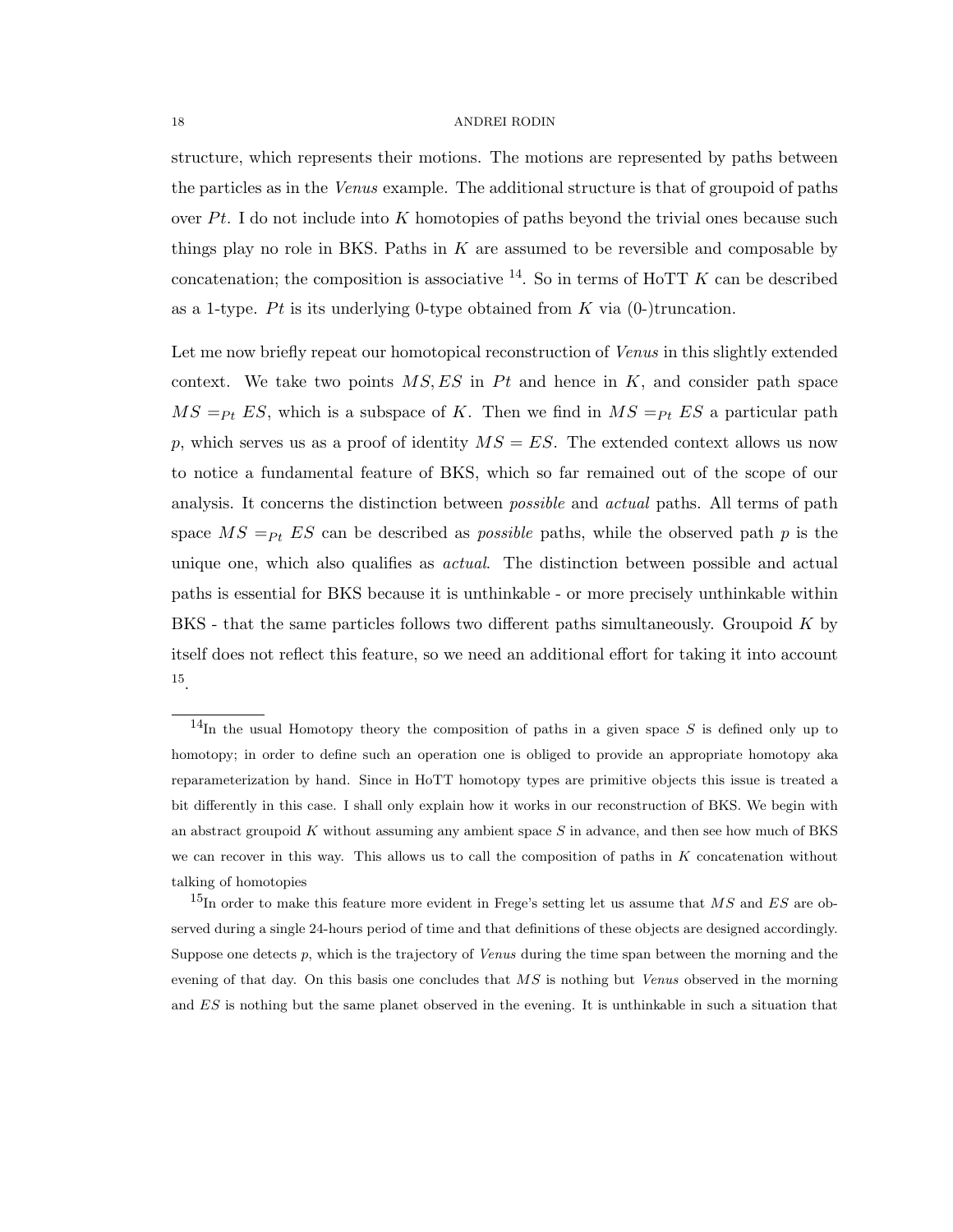Let us see how certain possible paths in  $K$  are transformed into actual paths. I assume that actual paths are closed under composition and thus form a subgroupoid  $A \subset K$ . The structure of A can be fully reconstructed on the basis of only two plausible principles:

(1) (the uniqueness of actual path)

A is *thin*, that is, has at most one path between any two given points.

This principle excludes non-trivial loops (since every point already has a trivial loop, which is its reflection) and all cycles (since all triangles commute). So A is a preorder.

- (2) (equivalence)
- A admits no branching.

Branching is excluded because it would represent "splitting identities" like in the popular Ship of Theseus example. Such anomalies can considered elsewhere but not in BKS, which takes it for granted that particles remain intact during their motions. More formally  $(2)$  says that the identity relation represented in A by a set of paths, is an equivalence. Together the two principles imply that A is a preorder of a trivial spaghetti-like sort. Each particular noodle of A can be called a worldline of its corresponding particle (point). Since such a noodle is contractible into a point, A and  $Pt$  are homotopically equivalent, i.e., represent the same 0-level homotopy type  $A \simeq Pt$ . The operation that takes space K of *possible* trajectories into space A of *actual* trajectories of the same points can be now formally described as  $0$ -truncation.

It is remarkable that we obtain here the familiar picture of 4D spatiotemporal "worms" or "noodles" on purely formal grounds without referring to complicated issues concerning space, time and spacetime  $^{16}$ . We have used for this only a tiny fragment of HoTT, which can be easily translated into a programming code, and two additional principles, both of there could exist a different trajectory  $p' \neq p$  followed by the same moving object during the same period of time.

<sup>16</sup>Since we are talking about the Classical Mechanics but not about the Relativistic Mechanics, the relevant notion of spacetime is that of the Neo-Newtonian spacetime, see [21], p. 202 ff. Such an anachronistic notion of spacetime shares a number of its basic constituents with its Relativistic successor. It goes without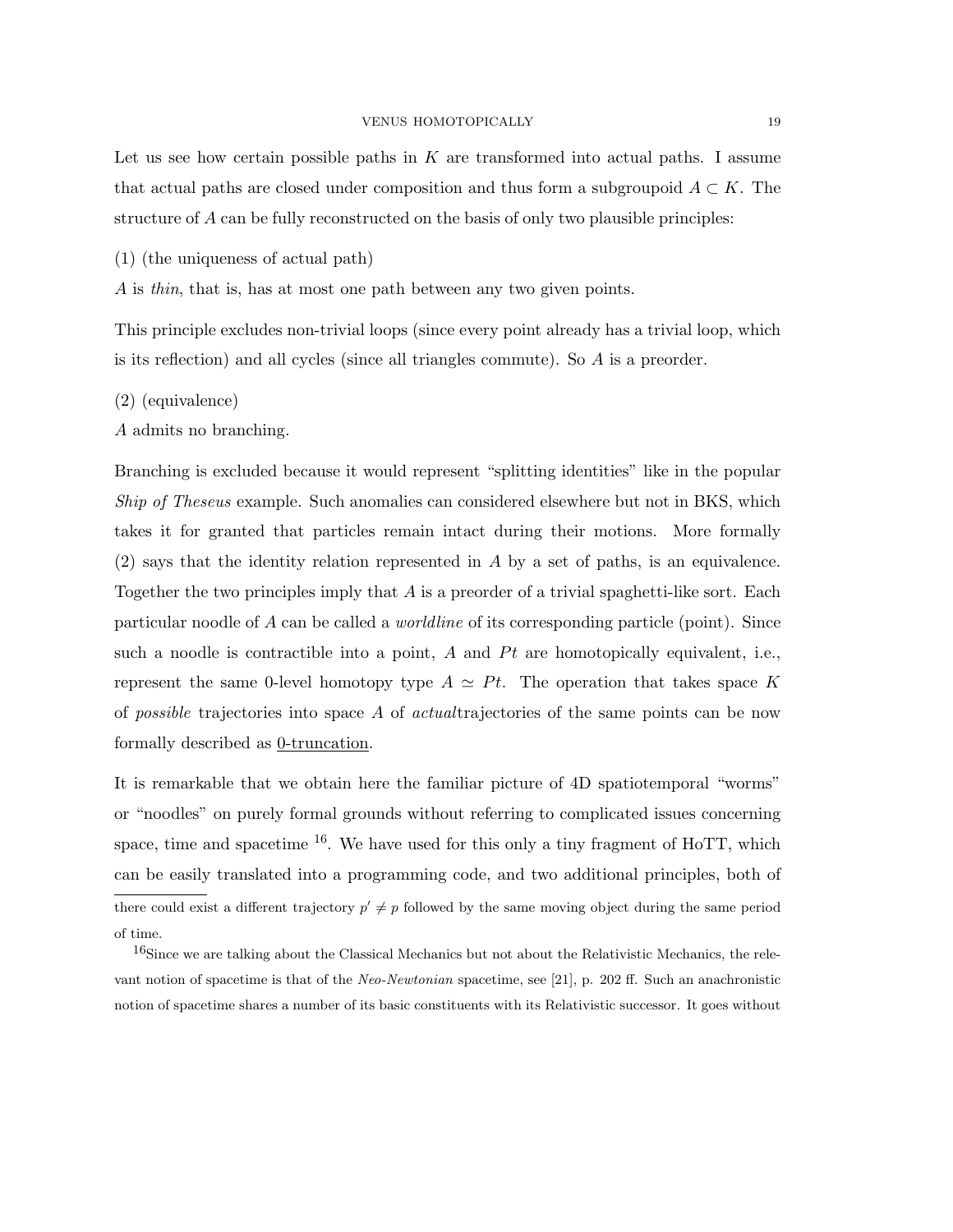

Figure 2. Quantum Paths

which have formal character and can be also straightforwardly expressed in HoTT. At the same time I would like to stress that the geometric intuitions associated with HoTT greatly helped us to apply this formal tool in our analysis.

The above analysis of the BKS appears to be an appropriate starting point for building a Quantum counterpart of this conceptual scheme. From the homotopical point of view taken here there is nothing impossible or unnatural in the idea that a given particle may follow multiple trajectories simultaneously as this is assumed in the Feynman path integral formulation of Quantum Mechanics:

One may rather wonder why BKS requires truncation of  $K$  into  $A$ . What is behind the traditional notion according to which the actual trajectory of a given particle during its lifetime is necessary unique?

In order to provide a tentative answer let me return to the issue discussed in the last Section. The above analysis of BKS apparently provides an additional evidence in favor of  $OE$  (notice extensionality). The intensional groupoid structure of  $K$  represents *possible* trajectories of particles. But since in the real world each particle has a unique worldline the groupoid K is reduced (truncated) to the extensional set  $A \simeq Pt$ . Conversely, one may argue that OE in the given setting implies the uniqueness of actual path. However

saying that the difference between the two spacetime concepts is essential. However in the present analysis I focus on what they share in common.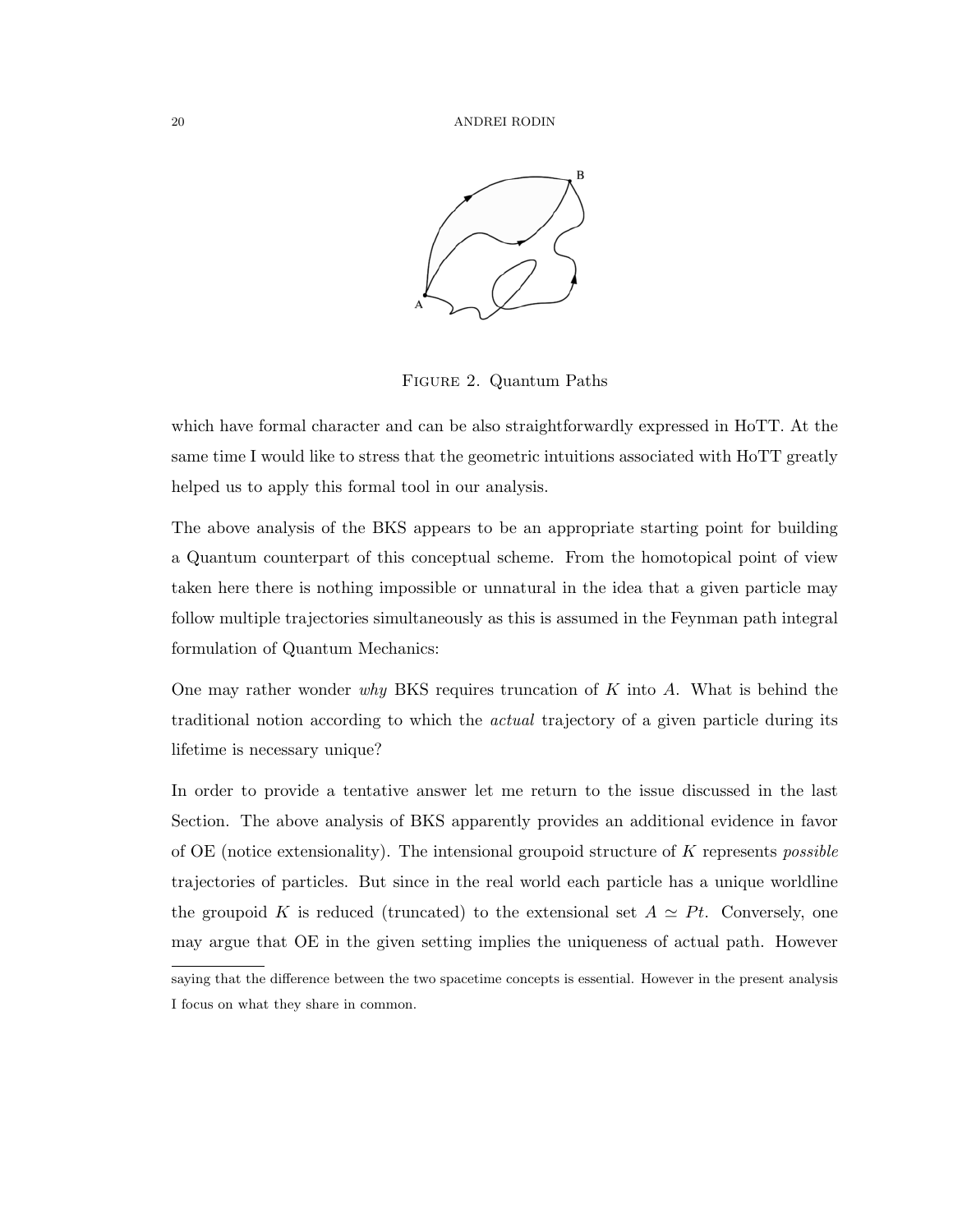in order to make BKS and OE compatible one should understand the modal property of being possible (for paths) in purely epistemic terms - say, as a lack of knowledge about the actual trajectories. If, on the contrary, one thinks about possible paths in  $K$  as physically real then one violates OE anyway. This latter view is not wholly unreasonable and the Quantum Mechanics where the truncation  $K \to A$  does not universally apply, provides additional reasons for taking it seriously. I stop here and leave an attempt to develop a HoTT-based theory of identity for Quantum Mechanics for a different occasion.

#### **REFERENCES**

- [1] D.J. Chalmers. On Sense and Intension. (J. Tomberlin, ed.) Philosophical Perspectives 16: Language and Mind: Blackwell, pages 135–182, 2002.
- [2] H. Deutsch. Relative Identity (entry in Stanford Encyclopedia of Philosophy), 2002. http://plato.stanford.edu/entries/identity-relative/.
- [3] G. Frege. Begriffsschrift: eine der arithmetischen nachgebildete Formelsprache des reinen Denkens. Halle, 1879.
- [4] G. Frege. Die Grundlagen der Arithmetik. Breslau, 1884.
- [5] G. Frege. Über Sinn und Bedeutung. Zeitschrift für Philosophie und philosophische Kritik, 100:25–50, 1892.
- [6] G. Frege. On Sense and Reference in: Translations from the Philosophical Writings of Gottlob Frege, ed. by Geach and M. Black, pages 56–78. Oxford: Basil Blackwell, 1952.
- [7] G. Frege. Grundgesetze der Arithmetik. Hildesheim Olms, 1962.
- [8] G. Frege. The Basic Laws of Arithmetic. Exposition of the System / Translated and edited, with an introduction, by M. Furth. California Press, 1964.
- [9] S. French. Quantum Physics and the Identity of Indiscernibles. British Journal of the Philosophy of Science, 39:233–246, 1988.
- [10] S. French and D. Krause. Identity in Physics: A Historical, Philosophical, and Formal Analysis. Oxford University Press, 2006.
- [11] P.T. Geach. Logic Matters. Basil Blackwell, 1972.
- [12] M. Hofmann and T. Streicher. A Groupoid Model Refutes Uniqueness of Identity Proofs. Proceedings of the 9th Symposium on Logic in Computer Science (LICS), Paris, 1994.
- [13] M. Hofmann and T. Streicher. The Groupoid Interpretation of Type Theory. G. Sambin and J. Smith (eds.), Twenty-Five Years of Constructive Type Theory, Oxford University Press, pages 83–111, 1998.